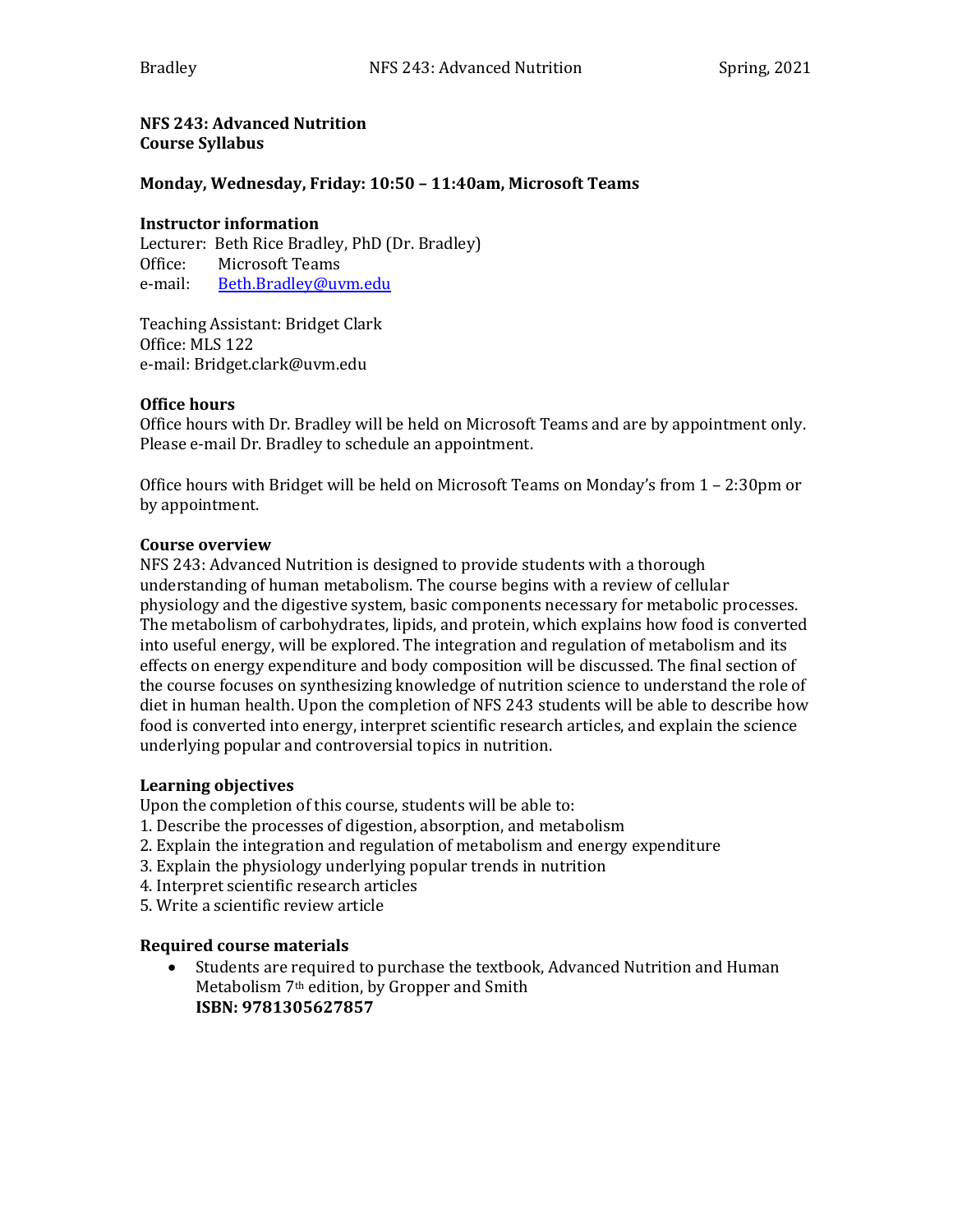## **Grading and assignment overview**

Students will be graded on assignments, exams, a review article, presentation, and a cumulative final exam. Final grades will be determined based on the following:

| <b>Assignments</b>    | <b>20%</b> |
|-----------------------|------------|
| In-class exams        | <b>30%</b> |
| Review article        | 30%        |
| <b>Presentation</b>   | <b>10%</b> |
| Cumulative final exam | <b>10%</b> |

## **Assignments**

Assignments are designed to help enforce concepts presented during class and give students an opportunity to earn points toward their final grade throughout the semester.

## **In-class exams**

There will be three exams administered over Blackboard throughout the semester. Exams will consist of multiple choice, true / false, fill-in-the-blank, matching, short answer, and essay questions. Students will be tested on content that was presented during class lecture.

## **Review article**

The review article is an opportunity for students to learn how to read, translate and share peer-reviewed scientific research. Students will research a topic of their choice and organize findings into a peer-reviewed scientific review article. Writing the review article exposes students to nutrition research, translation and outreach similar to what would be performed by nutrition scientists working in industry, academia and government.

# **Presentation**

The presentation is an opportunity for students to share the in-depth knowledge gained from writing the scientific review article with a larger audience. Presentations will be open to the public. The Department of Nutrition and Food Sciences will be invited to attend (virtually).

# **Cumulative final exam**

The **cumulative final exam** will be administered over Blackboard during the final exam period dictated by the University calendar (date to be announced).

# **Journal club**

Journal club will be held periodically throughout the semester during regularly scheduled class time. Journal club is a group discussion similar to a book club in which articles published in peer-reviewed scientific journals will be explored. Journal club will be a time for the class to discuss and critique peer-reviewed research.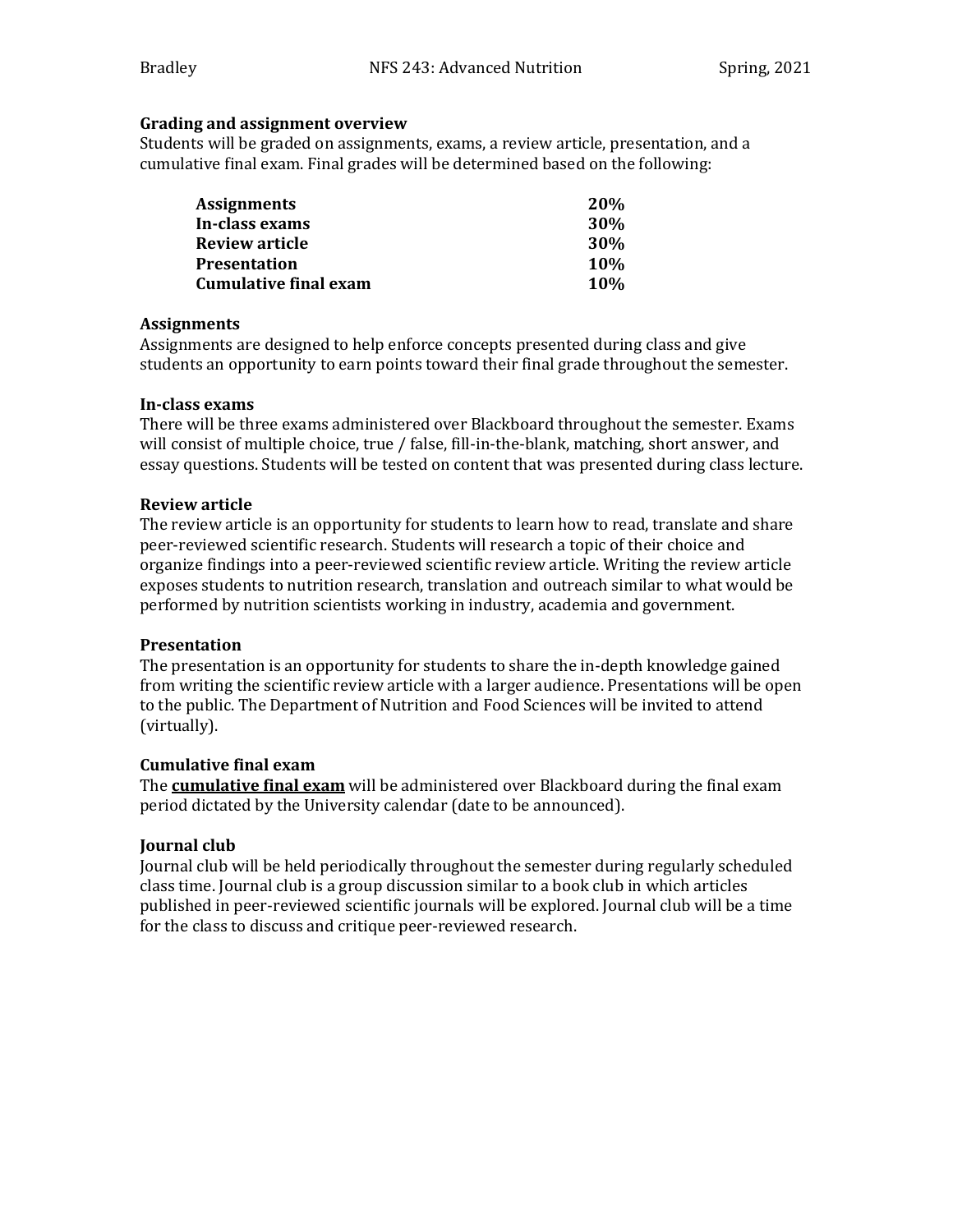| Grading             |                    |                     |  |  |  |
|---------------------|--------------------|---------------------|--|--|--|
| A+: ≥98.0%          | A: $93.0 - 97.9\%$ | A-: $90.0 - 92.9\%$ |  |  |  |
| $B+: 88.0 - 89.9\%$ | $B: 83.0 - 87.9\%$ | $B - 80.0 - 82.9\%$ |  |  |  |
| $C + 78.0 - 79.9\%$ | C: $73.0 - 77.9\%$ | $C - 70.0 - 72.9\%$ |  |  |  |
| D+: $68.0 - 69.9\%$ | D: $63.0 - 67.9\%$ | $D - 60.0 - 62.9\%$ |  |  |  |
| $F: 60.0\%$         |                    |                     |  |  |  |

## **Final Grades**

The following will be used to assign final grades for the semester.

# **Lecture**

Lectures will be presented by Dr. Bradley, live, using Microsoft Teams. Students are expected to attend and participate in lecture. All lectures will be recorded and uploaded to Teams immediately after class.

# **Student accessibility services**

In keeping with University policy, any student with a documented disability interested in utilizing ADA accommodations should contact Student Accessibility Services (SAS), the office of Disability Services on campus for students. SAS works with students and faculty in an interactive process to explore reasonable and appropriate accommodations, which are communicated to faculty in an accommodation letter. All students are strongly recommended to discuss with their faculty the accommodations they plan to use in each course. Faculty who receive Letters of Accommodation with Disability Related Flexible accommodations will need to fill out the Disability Related Flexibility Agreement. Any questions from faculty or students on the agreement should be directed to the SAS specialist who is indicated on the letter.

# **Students rights and responsibilities**

UVM student rights and responsibilities can be found here.